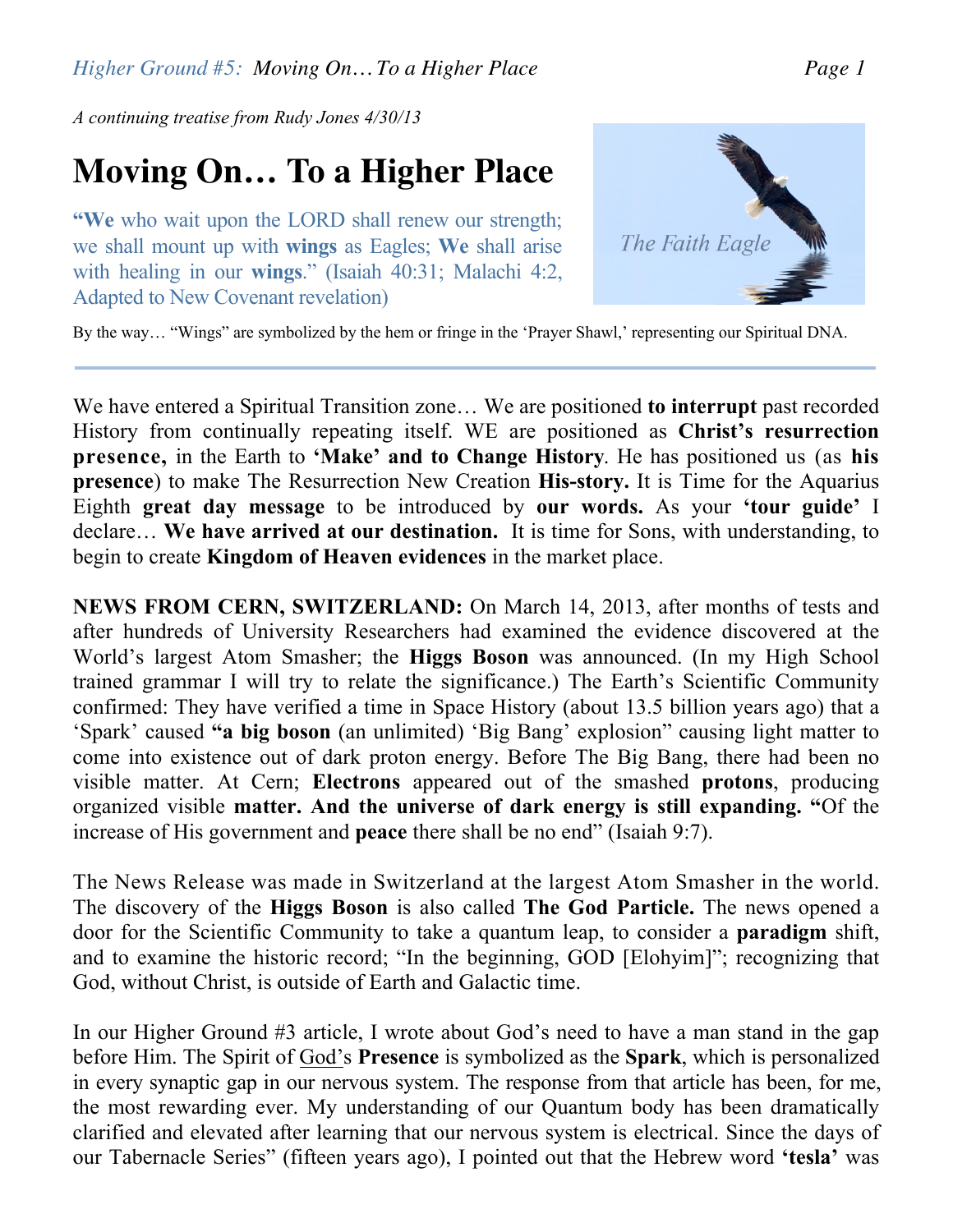translated **'side.'** The Hebrew word **tesla** did not have any personal significance for mankind until the man **Nickoli Tesla** was born. This **'**Spiritual **truth'** in the Tabernacle construction remained hidden for 3,500 years until Tesla, the father of alternating current, was born. The Old Testament Prophets and Priests never knew that the Tabernacle was a 'symbolic Parable' of our Spirit body.

Mankind did not have a personal point of reference to the name **tesla**, until the man **Tesla** was born in 1856. (**His)** God-given **'let there be light'** understanding of alternating electricity gave the word **tesla** a significant human Spiritual reference point. His gift unveiled the Ark of the Covenant as a reference to the symbolic electrical apparatus of our human heart. I wish Mr. Tesla had known that his name was in our Bible; it could have changed his life. The Mind of Christ gives us our **individual** relevance. The Ark of the Covenant, with the Mercy Seat and Cherubim, represents (beyond the veil of flesh) the generative Presence of GOD in our heart that creates an electrical Spark and functions like a capacitor. It is the source of **the 'electric Spirit'** in our own Christ identity. Jesus said; **"God [is] a Spirit: and they that worship Him must worship [Him] in Spirit and in Truth"** (John 4:24). Oh; how I Hope you get this! Tesla would have flipped out.

## **A LIFE CHANGING PHONE CALL…** *(As far as I know, the information written in this context has not been reported. I sincerely believe that 'my purpose in life has been revealed.')*

A Spiritually Certified Nurse from Oklahoma, whose name is Mrs. Joseph (Colleen) Bilyew, introduced me to information that was to me a "Let there be Light" rapturous moment. This revelation has given me a new level of confident faith. **We really are 'Spirit' people**. The Holy Spirit is the operative electrical God presence in the synapses of our nervous system.

Colleen was trained in microbiology and cellular anatomy. She and I had not known each other; she had never read anything we have published; she had never even heard the name 'wequanta.' The Spirit caused our Higher Ground # 3 article about the synaptic gap to show up on her computer. It was another one of those spiritually unexplained events.

She sent me an e-mail with her request to call her if I felt led. When I called, she had scientific and medical knowledge about the '**synaptic' nervous** system that was new to me. Years ago, the Spirit of God had revealed to her detailed Spiritual understanding that went beyond the human anatomy being taught in College. During our telephone conversation Colleen introduced me to documented scientific information about the human **heart** that I had never heard. It caused me to re-examine my theology about the Bible term; **heart.** What I learned, once again, has given me a new Bible. Halel-Yah!

Colleen told me that when she was in College studying for a nursing degree, The Holy Spirit revealed to her that our heart has its own independent electrical system. She taught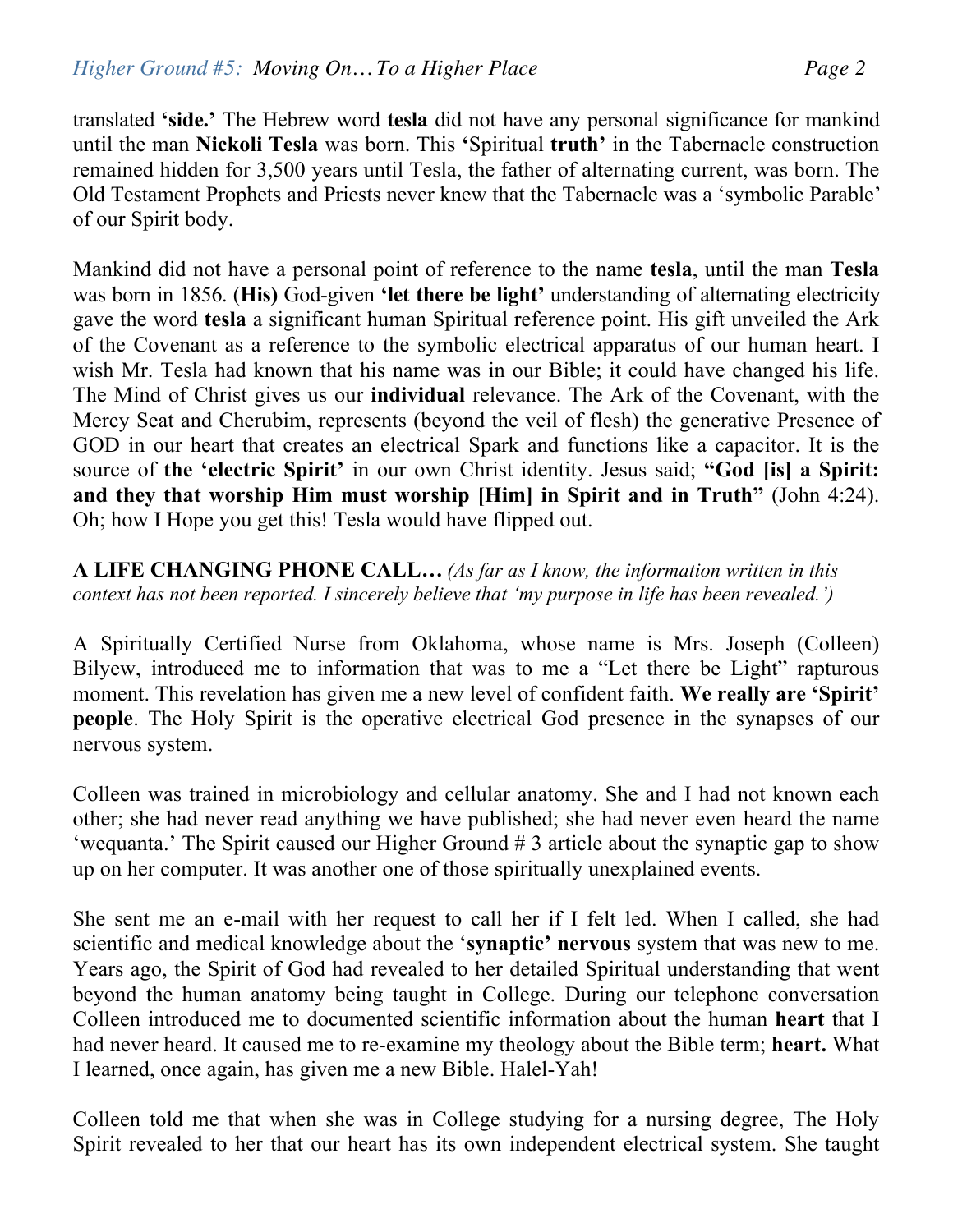me that the heart beats totally independent of the brain's nervous system. That was different than what I had been taught. **The independent 'atomic electric generator'** located in the left atrium of the heart is called **"The Bundle of (His)"** or we could say **"His Bundle."** This truth can be confirmed in Wikipedia or a medical dictionary. This information was discovered by the German Physicist named **Wilhelm His** in 1893. Are you amazed that since **He** gave Moses the design of 'Our Spirit body, the **Holy Spirit** waited 3,500 years for **Mr. HIS** to be born before the electro-magnetic micro heart generator **(His Bundle)** was revealed? We certainly must be here at a special time.

I don't feel led at this time, to try to retrace all the research that led me to my 'light' moment. Just let me say; I had to reconcile what I had written previously about the Liver (the Kabed) being the center or heart of our body. I now see that the Liver is identified in The Old Testament as the **distribution 'heart' center** of the important chemical and hormonal combinations for the health of the visible flesh nature. The ego driven brain in the head is the one we are all born with. But now **The Holy Spirit has revealed a new heart!**

**NOW, We** are coming to a convincing conclusion: Our Father gave us **a Superior Brain** in our **Spiritually functioning 'human' Heart**. Yes, the revelation of the human heart is that it is a Mind of Christ brain, with 'two chambers' as the two tables of flesh, identified in Ezekiel 11:19; **"I will take the stony heart out of their** (our) **flesh, and will give them** (us) **an heart of flesh."** Also in Jeremiah 31:33; **"I will put my law in their inward parts."** And also; **"the Lord looketh on the heart"** (1st Samuel 16:7). Praises to God! **HE only sees us within the Christ heart!**

Seeing the Spiritual designed purpose for the pump in our chest, opens to us the **prewritten** Christ information that is not available to the carnal brain in our head. The brain in our head is ruled by the personal EGO, which also accuses us. The brain in our heart is the lesser, but is like the Father's nature: "The Least in His Kingdom is the Greatest." We must '**Cross Over'** from the head, **ascending** into the **heart**. The mystery of ascending requires 'first descending'; i.e. In and with Christ 'we were sent down, to the darkness of this flesh.'

**His 'Spark of Light'** PRESENCE (in the billions of neurons) makes up the synapse structure of our Nervous system. His Presence knows ALL things about the **Christ in us, in our heart**. "He who is least in The Kingdom is Greatest of all." The Father, as the Spark, is least; but is greatest of all; greatest because HE is absolutely necessary for life to exist. He is present in every synapse gap. Everything we know about Christ as our life, we learned from our heart, even though we might have thought it was learned in our head. The singularly personal and intimate Christ oneness only originates in the thinking heart.

We should be able to see now why the Holy Spirit concealed the source and power of Faith in the Rhema Word. (Perry Sanders' insight on Romans 10:17; **"So then faith cometh by hearing…"** [Paul did not say, faith comes **by having heard**; but by **every time** you hear];